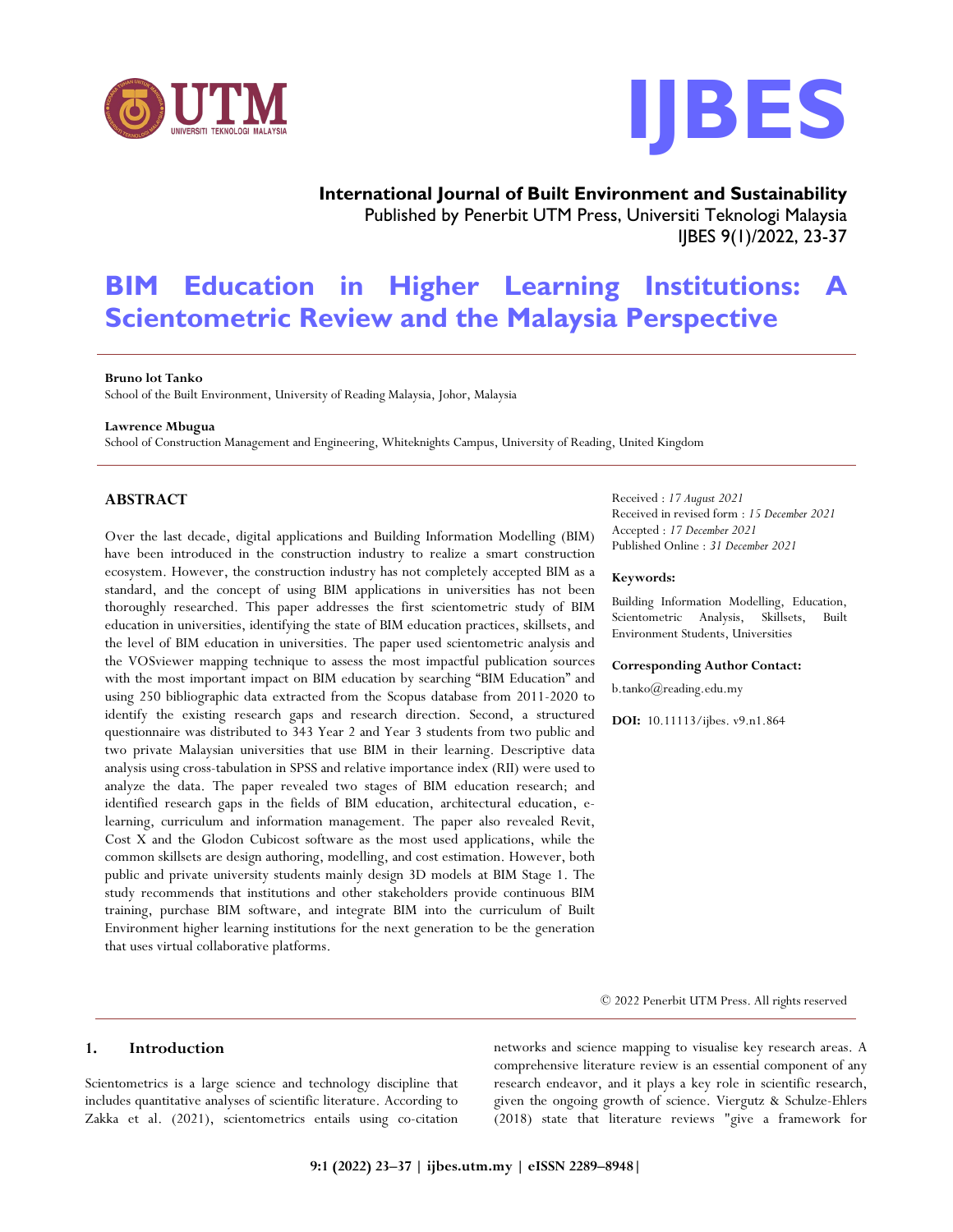improving knowledge, supporting theoretical advancement, and suggesting opportunities for additional research. "Science literature is a type of big data analytics and mining (Chen et al., 2014), as well as a set of applications and tools that provide more information on the data's reliability and usefulness in strategic planning (Galetsi & Katsaliaki, 2019). As a result, information science and technology-based scientific mapping is becoming a more common transdisciplinary domain. It is the development and use of computer techniques for visualizing, comprehending, and modeling a wide range of scientific and technical procedures. formal characteristics.

Advanced technology and applications have been deployed in the construction industry, resulting in a smart construction world. Smart construction is the process of planning, organising, constructing, and running a structure using advanced digital computerised technologies and industrialised manufacturing techniques (Reddy and Kone, 2019). Smart technology in construction will improve project viability, sustainability, and quality, reduce building lifetime costs, and benefit a wider range of stakeholders.

In the Architecture, Engineering, and Construction (AEC) industry, BIM is a well-known new technology (Lim et al., 2021) that is used to improve project efficiency by finishing projects on time and on budget. BIM is a database that stores all of the information on the components of a building. Data processing can be improved, lowering the danger of losing project building specifics (Chiu and Lai, 2020; Hong et al., 2019). The usage of BIM will eliminate the cumbersome and time-consuming documentation. The BIM database facilitates the incorporation of information into the project and improves document management coordination. Students can save and keep all project files in the machine instead of utilizing manual storage or filing. As the building sector undergoes a revolution, the demand for BIM qualified professionals is surging (Arroteia et al., 2019). As a result, building businesses' use of BIM qualified workers has an indirect impact on potential BIM labor demand (Wu and Issa, 2014). On a global basis, more construction companies, particularly those in charge of large projects, are incorporating BIM into their project delivery systems. However, the supply of BIM workers is insufficient to meet demand, resulting in a BIM professional shortage.

The shortage of competent personnel in the construction business will have an impact on the economy, project efficiency, and project performance. According to numerous academics, there is a shortage of BIM competent experts (Liu et al., 2015; Ahmed and Hoque, 2018; Farooq et al., 2020), is one of the main factors preventing BIM implementation in the construction industryUpskilling can be accomplished through education, internships, and training. As a result, BIM education is being integrated into tertiary educational institutions in order to educate students with BIM knowledge and abilities, hence expanding the number of future BIM graduates. According to Enhassi et al. (2018), BIM education with credentials is an external method for adopting BIM into the construction sector and will accelerate BIM growth. Current BIM education, on the other hand, emphasizes on BIM software skills rather than open-BIM concepts, BIM

management, and learning in a collaborative BIM working environment, according to Smith (2014). Industry technical organisations and bodies must maintain tight relationships with higher learning institutions to examine the BIM curriculum and guarantee that education is equipped with the new BIM expertise and abilities (Chan, 2014).

The Public Works Department (PWD) in Malaysia was the first to deploy BIM with government support in order to promote the use of BIM in construction projects (Latiffi et al.,2015). Similarly, most higher education institutions are emphasizing the integration of BIM into education due to the significant benefits that BIM can provide to students in their possible employment occupations as well as to satisfy industry needs. According to (Agirbas, 2020), the benefits of BIM implementation in education include students being able to understand the complex geometry of any building through 3D visualization using BIM software, understanding basic knowledge and information on sustainability, learning about the properties of the BIM climate, and preparing students for their future working environment. The Malaysian government should provide clear advice and standardization to lead the BIM adoption in education. Various parties are developing plans to integrate a robust BIM curriculum into higher education that takes into account a variety of factors. Students who have completed BIM training at a higher learning institution would be well-versed in BIM knowledge and abilities, equipping them for future employment opportunities.

Despite extensive use in the building industry in the United Kingdom and the United States, BIM adoption in Malaysia is still modest (Mamter and Aziz, 2016). This is owing to a scarcity of BIM-qualified personnel with practical experience with BIM technology and applications in the construction industry (Sun et al., 2017). The paucity is due to the minimal number of recent graduates with BIM expertise and knowledge. As a result, higher education institutions must prioritize BIM education in order to meet the growing need for BIM expertise. BIM integration into higher education syllabuses is still at a low practice level, according to Khiyon (2015), with no standardization.

Several factors aggravate this scenario, including a lack of understanding in the subject of BIM education research in higher education institutions. The present educational barriers to BIM adoption would steadily reduce the number of trained BIM specialists and the rate of BIM adoption. Furthermore, BIM higher education achievements do not fulfill industrial requirements (Liu et al., 2015). As a result, it's critical to recognize all potential roadblocks so that solutions can be found to solve the problem. In Malaysia's higher education system, the study focuses on BIM education methods, BIM implementation hurdles, and BIM implementation solutions. As a result, this research looks at the first global scientometric study on BIM education and the potential of BIM education in Malaysian universities. This study aims to answer the following five primary research questions based on the motivation of the study:

- i. What are the phases of BIM education research according to the year of publication?
- ii. What are the current research gaps and future direction in BIM education research?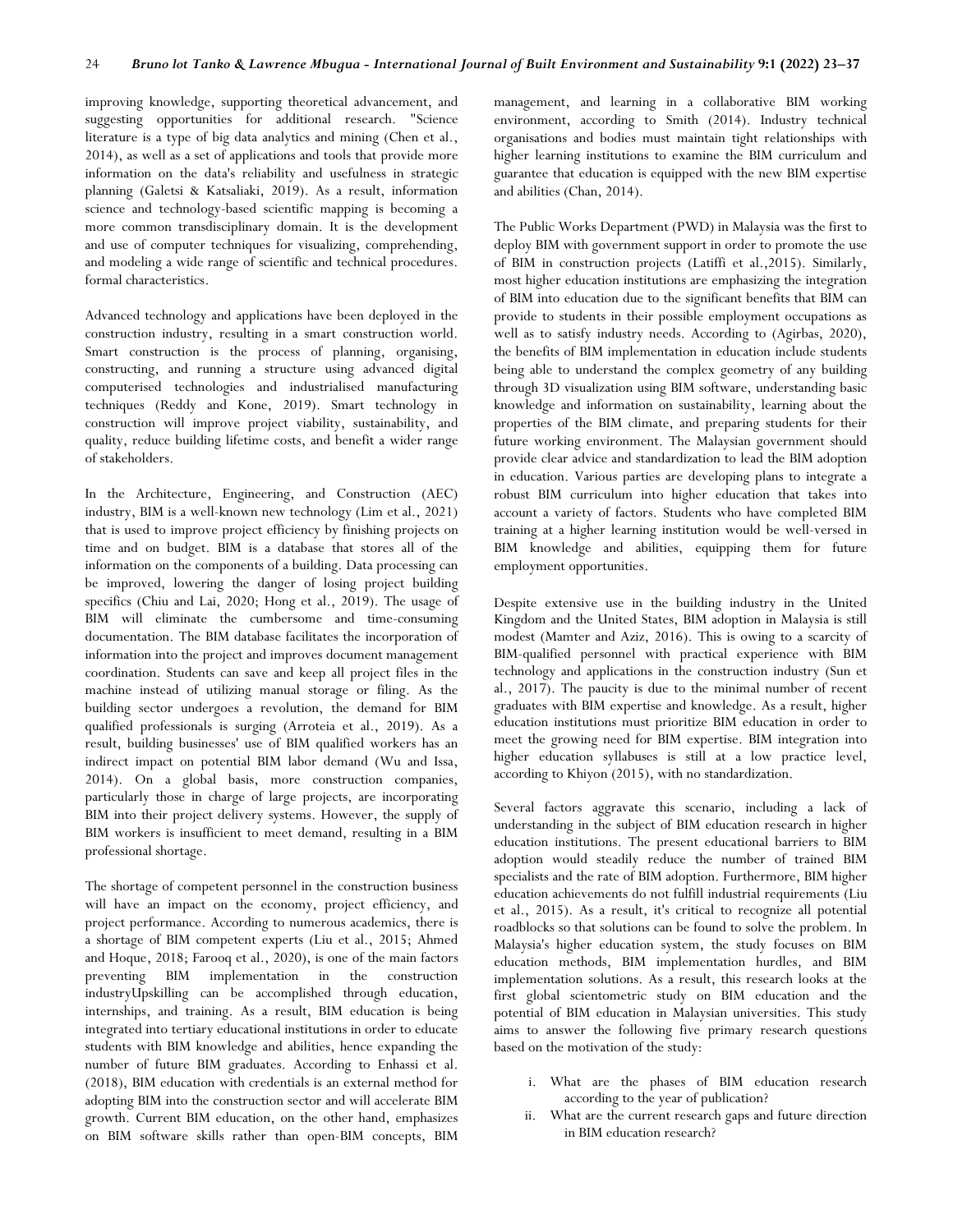- iii. Which countries have the most influence in BIM education research?
- iv. What are the most commonly used BIM applications among built environment students?
- v. What are the most common BIM skillsets among built environment students?
- vi. What is the level of BIM among built environment students?

# **2. Literature review**

## *2.1 BIM and the Industry*

Because of the digital revolution, which connects modern technology with the people who use it, the construction industry is witnessing the Industrial Revolution (IR) 4.0 (Alaloul et al., 2020). The Architecture, Engineering, and Construction (AEC) industry has largely adopted BIM technology, and its emergence into the worldwide market has boosted its application in the construction industry. According to Rostam (2019), 75 percent of construction projects cannot be completed on schedule due to the complexities of the processes. All construction operations, on the other hand, can be completed in a short amount of time and produce a cost-effective end product (Georgiadou, 2019).

A project is visualized using a 3D virtual model that incorporates all architectural element features and metadata. Design errors can be eliminated and design quality can be improved through visualisation when BIM is used. In addition, data about the building's lifecycle can be handled (Doan et al., 2020; Chiu and Lai, 2020; Enhassi, et al., 2018) and can predict the building's lifecycle to ensure that it is operated in a sustainable manner. Designing a sustainable design will be more effective if the design is reviewed using a BIM application.

The construction industry contributes significantly to Malaysia's Gross Domestic Product (GDP), accounting for 3% to 5% of the country's total GDP (Othman et al., 2020). As a result, BIM technology has been incorporated into the Malaysian construction industry, enabling for national-level construction efficiency. BIM has been used primarily in the private sector in Malaysia since the year 2000. However, the government sector, notably the Public Works Department (PWD), embraced BIM technology in the early year of 2007. Most construction parties are aware of this. (Latiffi, 2015). PWD has formed a BIM committee to evaluate BIM adoption in the construction industry by conducting research and determining the most acceptable media for usage in government public works projects. According to Yadav and Kanade (2018), a government commission chose and recommended Autodesk as the BIM platform for construction. The Public Works Departments (PWD) began using BIM software tools at the end of the year 2010, and the use of BIM technology in other construction-related occupations has grown since then. Furthermore, Malaysia's Construction Industry Development Board (CIDB) is a government entity that promotes BIM adoption in the construction industry. CIDB Malaysia supports BIM technology through seminars and is now working on a roadmap that will include BIM implementation

guidance. The building concept is initially represented in twodimensional (2D) text and sketches. Following that, the 2D system evolved into a computer-aided design (CAD) system Lattifi et al. (2015). A CAD framework, according to Kong et al. (2020), provides for the modeling of the building design process in three-dimensional (3D) space and the storage of architectural knowledge in the form of models and images. The CAD foundation will not be fully refined if non-graphic building details are generated using current graphics and models. As a result, Malaysia is using BIM, an advanced software and processing framework, to address all technological difficulties associated with the production of building information.

Malaysia's BIM adoption rate is growing at a slower rate than that of other countries. BIM deployment in Malaysia's construction industry is poor. A lack of expertise, legal backing, interoperability constraints, and other factors are all hindering BIM deployment in Malaysia's building industry Othman et al. (2020). According to Wong and Gray (2019), the most common hurdle to BIM adoption is a lack of BIM education, which accounts for 40.5 percent of the barriers. As a result, BIM training is critical for increasing BIM adoption in the Malaysian construction industry.

BIM is being increasingly widely used in the construction sector, which is increasing demand for BIM experts (Zhang et al., 2016). Building projects and implementation employing advanced BIM technologies are in need of BIM graduates. As a result, BIM should be included in BIM education so that students who work primarily in the Built Environment domain can gain BIM core knowledge and abilities that will prepare them for the actual world.

#### *2.2 BIM and the Academia*

The demand for BIM specialists is growing as information technology advances. Many construction companies want BIM graduates to be able to cover a wide range of positions. A shortage of BIM-trained professionals is the current global driving force for BIM deployment in institutions. BIM education in Malaysia is still in its early stages, according to a report by Belayutham and Ibrahim (2018). BIM education is defined as a "process of learning that covers BIM knowledge that an individual must be capable of as well as having an understanding of BIM processes" (Ana Karina et al., 2020). As a result, higher education institutions must incorporate BIM into their curricula so that all graduates are equipped with the necessary skills and knowledge.

Integration of BIM into higher education will aid in the advancement of AEC education and alleviate the shortage of competent BIM practitioners. The industry expects all possible graduates to obtain BIM skills and competence in order to meet the demand for BIM specialists (Zhao et al., 2015). BIM engineers, BIM planners, BIM project managers, BIM technicians, BIM coordinators, IT executives, and other jobs are available in the industry for BIM experts (Kolaric et al., 2019).

Incorporating BIM into higher educational curricula can help to improve AEC education and address the scarcity of competent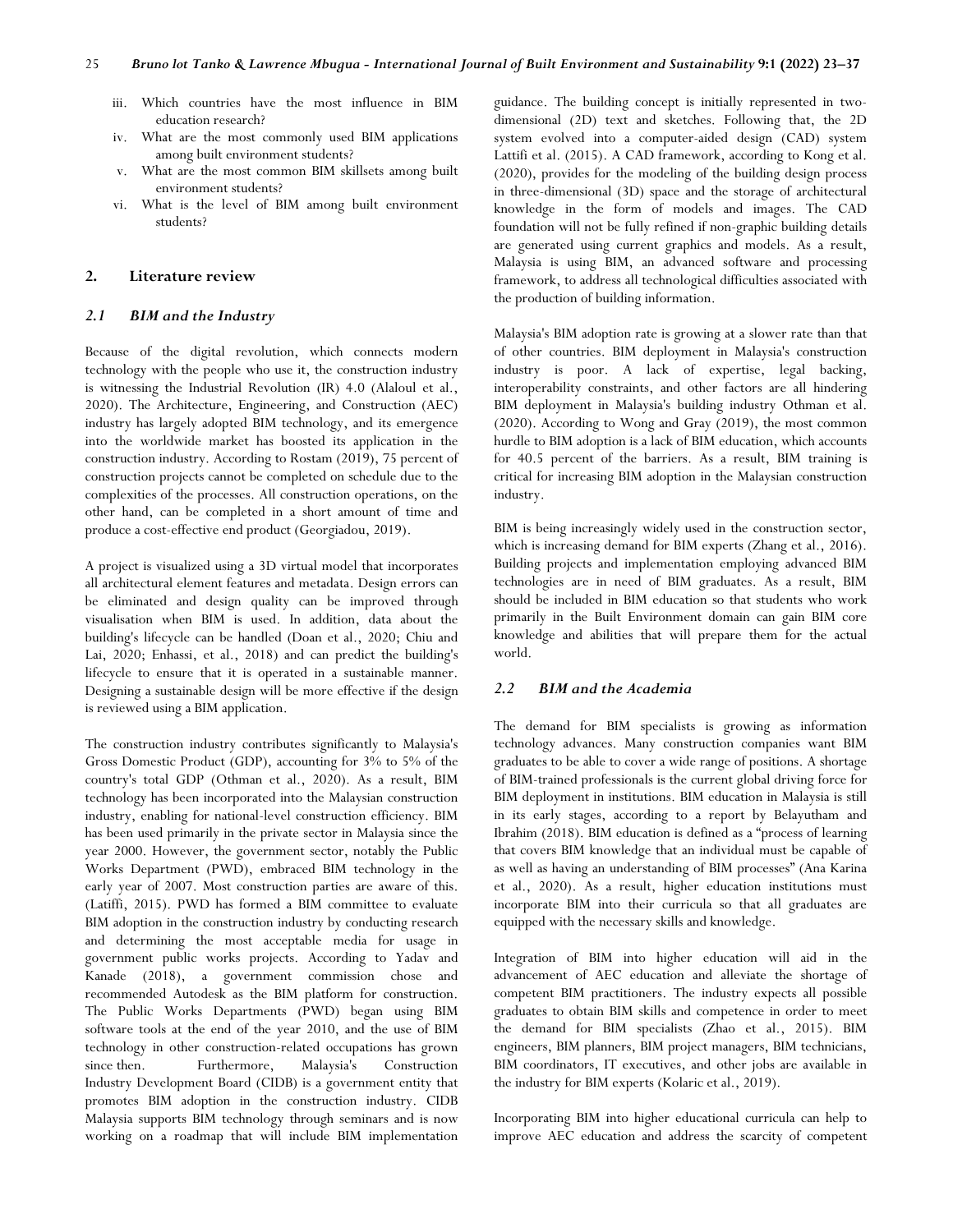BIM experts. To meet the demand for BIM specialists, the industry expects all future graduates to have BIM skills and expertise (Zhao et al., 2015). The industry offers BIM specialists a variety of work options, including BIM engineer, BIM designer, BIM project manager, BIM technician, BIM coordinator, IT directors, and other jobs (Kolaric et al., 2019). Because of BIM education, BIM-oriented graduates will emerge. Technical competency in BIM is a core competence that all graduates must learn, not an optional skill that adds value to a career.

Through BIM education, students can improve their learning experiences by visualizing BIM models. The dynamic 3D BIM model generates a visualization that correctly depicts the reality of the complete building and environment, providing for a better understanding of the project's architectural design (Witt and Kahkonen, 2019). The fundamentals of BIM will be covered, as well as the ideas that underpin it. Because BIM simplifies difficult design procedures, students will be able to boost their productivity by finishing all assignments on time (Doan et al., 2020; Haron et al., 2017).

Incorporating BIM projects into the curriculum would also help students communicate and cooperate better (Jin et al., 2017). To develop a thorough BIM model, students will need to collaborate to accomplish all design tasks.

#### *2.3 BIM Software and Skillsets*

The Higher education is incorporating BIM education in order for a large number of students to develop BIM skills and competence in order to fulfill industry demands. Most universities, according to Aziz et al. (2019), employ BIM software such as Autodesk Revit, Naviswork, Cubit software, Glodan Cubicost, and Cost – X. The most often used BIM software at Malaysian higher education institutions are Autodesk Revit (Architecture, Structural, MEP-Mechanical, Electrical, and Plumbing), Autodesk Navisworks, Graphisoft ArchiCAD, and TEKLA Structures (Hedayati et al., 2015).

Autodesk Revit, Graphisoft ArchiCAD, and TEKLA Structures are some of the design authoring software utilized to produce the 3D model. Autodesk Navisworks is a 3D coordination application for 4D scheduling and conflict detection. Cubit software, Glodan Cubicost, and Cost X are used to estimate costs. Students in higher education institutions must have the necessary BIM abilities for a variety of BIM applications at various phases of the project. Table 1 displays various uses of BIM and their definitions at different BIM stages.

A BIM project execution planning guide has been created, which comprises a list of main BIM applications during the lifecycle of the facility or building. BIM is used at numerous stages, including preparation, design, construction, and operation. BIM uses in the planning stage include condition modeling, cost calculation, phase planning, site analysis, and design reviews. The design stage includes plan authoring, design / engineering analysis, and 3D coordination. For site use preparation, 3D monitoring and planning, and record modeling, BIM is used during the construction stage. During the building's operating stage, BIM software is utilized for maintenance and scheduling, as well as building system analysis Kjartansdottir et al. (2017). Kjartansdottir et al. (2017) discovered that existing conditions modeling, cost estimates, phase planning, site utilization planning, 3D coordination, construction system design, digital fabrication, record modelling and 3D control and planning are among the most common BIM applications. Similarly, Existing conditions modelling, cost estimation, site analysis, cost analysis, phase planning/scheduling, design authoring, constructability reviews, design/engineering analysis, programming/space validation program, 3D coordination, digital fabrication, construction system design, record modelling, and a host of other BIM applications for oil and gas projects were identified by Lee et al. (2018).

| <b>BIM Uses</b>                                  | Definition                                                                                                                                                                                                                            | <b>Authors</b>                                              |
|--------------------------------------------------|---------------------------------------------------------------------------------------------------------------------------------------------------------------------------------------------------------------------------------------|-------------------------------------------------------------|
| <b>Cost Estimation</b>                           | Establishing an accurate cost estimation and trace the cost effects on design changes. Quantity take-off is<br>extracted.                                                                                                             | Kjartansdottir et al., 2017; Lee et<br>al., 2018; PSU, 2011 |
| Existing conditions<br>modelling                 | 3D models are developed based on the existing site conditions or a specific area within a building or<br>facility. The efficiency and accuracy of the existing site conditions is enhanced.                                           | PSU, 2011; Kjartansdottir et al.,<br>2017; Lee et al., 2018 |
| Cost Analysis (5D)<br>modelling)                 | 4D BIM model is linked with the cost data, forming the 5D BIM model that is used to carry out cost<br>analysis.                                                                                                                       | Lee et al., 2018                                            |
| Phase planning<br>/Scheduling (4D)<br>modelling) | 3D model is linked with a programme consisting of project timeframe and schedule for the phased<br>occupancy planning to show the construction process sequences and the space requirements on site.                                  | PSU, 2011; Kjartansdottir et al.,<br>2017; Lee et al., 2018 |
| Programming (Space<br>validation program)        | The area and the information of the program is obtained from BIM to access and review the space design<br>which allows the tracking of gross area, rentable area and usable area.                                                     | PSU, 2011; Lee et al., 2018                                 |
| Site Analysis                                    | The use of BIM tools or GIS tools to carry out site location evaluation to decide a location that is<br>appropriate for the future project use and to carry out analysis on the volumes, orientation and position<br>of the facility. | Lee et al., 2018                                            |

**Table 1** Definition of BIM Uses at Different Stages of the BIM Process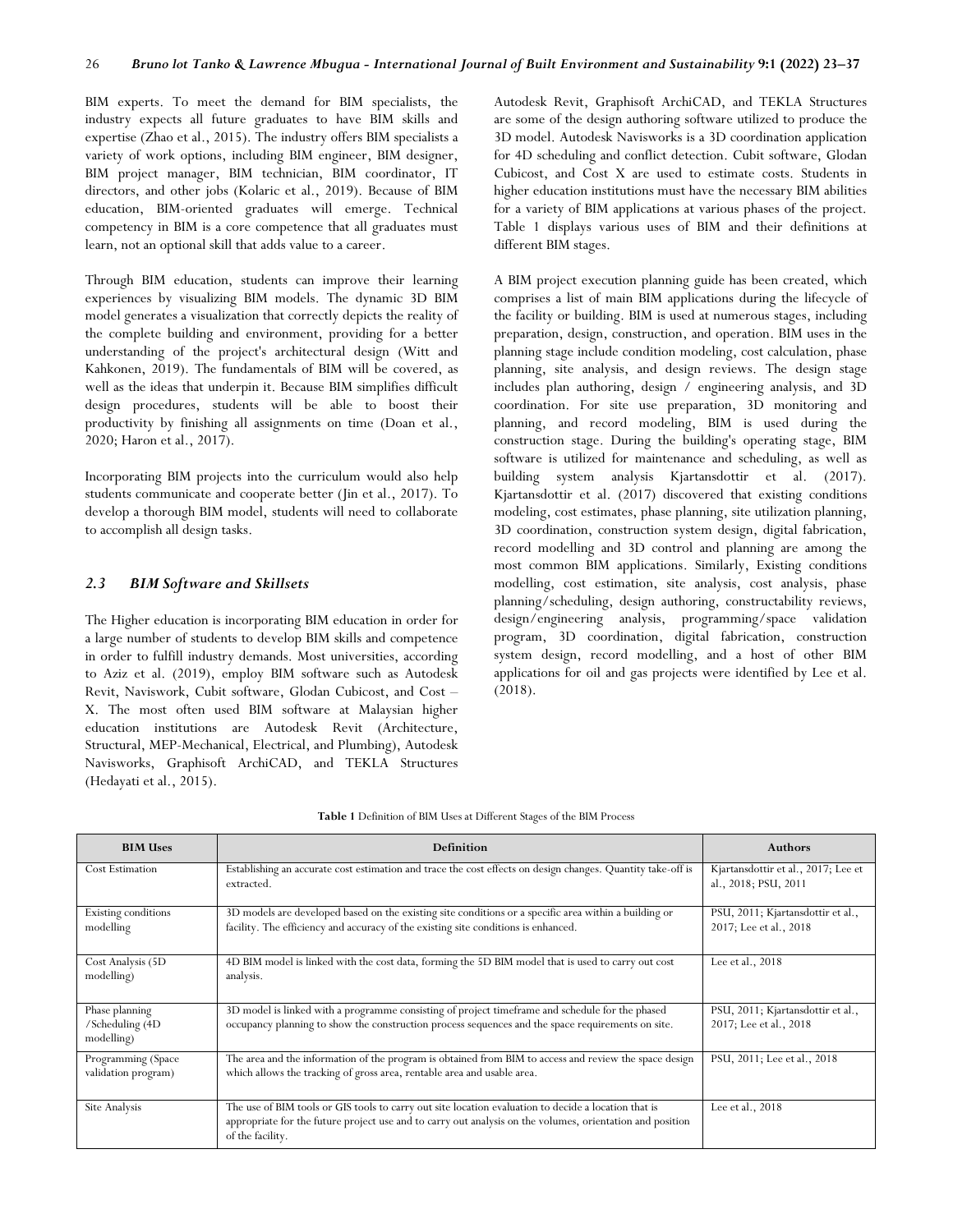| Design Review                        | 3D model is being reviewed by the project stakeholders to obtain different feedback on validation of<br>design aspects to ensure the design constructability. Besides, it involves the selection of design from<br>various options prepared by BIM, design communication though the process of visualization and virtual | PSU, 2011; Lee et al., 2018                                 |
|--------------------------------------|--------------------------------------------------------------------------------------------------------------------------------------------------------------------------------------------------------------------------------------------------------------------------------------------------------------------------|-------------------------------------------------------------|
|                                      | digital mock-ups.                                                                                                                                                                                                                                                                                                        |                                                             |
| Design Authoring                     | The use of design authoring BIM software to develop BIM model consisting of building properties,<br>quantities, costs, schedule, mean and methods.                                                                                                                                                                       | Lee et al., 2018                                            |
| Design / engineering                 | BIM models are simulated to carry out analysis on the energy, structural, mechanical, electrical,                                                                                                                                                                                                                        | PSU, 2011; Lee et al., 2018                                 |
| analysis                             | lighting, sustainability and code validation aspects.                                                                                                                                                                                                                                                                    |                                                             |
| 3D coordination (Clash               | Clash detection is undertaken to examine the physical interferences between the building components                                                                                                                                                                                                                      | PSU, 2011; Kjartansdottir et al.,                           |
| detection)                           | within the building system.                                                                                                                                                                                                                                                                                              | 2017; Lee et al., 2018                                      |
| Site utilization planning            | A process whereby the detailed information of the logistics objects are inserted into the BIM model and<br>link with the 4D scheduling of the project for both temporary and permanent on-site facilities                                                                                                                | PSU, 2011; Kjartansdottir et al.,<br>2017; Lee et al., 2018 |
| Digital fabrication                  | The geometry of the building element is obtained from the BIM model to generate the shop drawings<br>which is then sent to the computerised numerical control equipment for building element prefabrication<br>and assembled on site efficiently.                                                                        | Kjartansdottir et al., 2017; Lee et<br>al., 2018            |
| <b>Construction System</b><br>Design | Complex construction system can be modelled for improvement in construction productivity, planning<br>process and safety.                                                                                                                                                                                                | Kjartansdottir et al., 2017; Lee et<br>al., 2018            |
| 3D control and planning              | Detailed layout points that are taken from BIM will be loaded into the total stations for the assembly of<br>facilities layout to automatically control the movement of construction equipment and location.                                                                                                             | PSU, 2011; Kjartansdottir et al.,<br>2017; Lee et al., 2018 |
| Record modelling                     | Depicting accurate physical representation of the facility's conditions, environment, and assets. Linking<br>of data of operation, maintenance and asset to an As-built model in order to deliver the record model to<br>the employer.                                                                                   | PSU, 2011; Kjartansdottir et al.,<br>2017; Lee et al., 2018 |
| Maintenance and<br>scheduling        | Planning and managing the maintenance of the project, building equipment and fabric throughout the<br>facility operational life.                                                                                                                                                                                         | PSU, 2011; Lee et al., 2018                                 |
| <b>Building System Analysis</b>      | Comparing the performance of the building with the specified design.                                                                                                                                                                                                                                                     | PSU, 2011                                                   |

## **3. Methodology**

## *3.1 Scientometric-Based Review*

A scientometric analysis method was used to assess the current domain of BIM education. This allows for a statistical analysis and graphical display of the synthesised network based on scientific articles to depict the conceptual, analytical, and social context of the scientific field (Zheng et al., 2020). The analysis includes selecting tools, gathering, transforming, analyzing, visualizing, reading, displaying, and discussing data. Using keyword cooccurrence analysis, document co-citation analysis and cluster identification analysis with the first step being the creation of networks (Xiao et al., 2019), and utilising quality indexes and extensive bibliographic data, this method offers a quantitative approach that visualizes, plots, and connects research progress in order to analyze the evolution of a study field (Mansuri et al., 2019). With so many scientific papers, it is imperative to know which databases are the most dependable for generating materials.

Therefore, this paper made use of the Scopus Analyzer and VOSviewer software. While the Scopus was used to search the literature databases because it is a more broad-based site of more existing journals (Darko et al. 2020, Shukra et al. 2020, Saka and Chan 2019) the VOSviewer was used to create and analyse bibliometric maps (Babalola et al. 2021, Adegoriola et al. 2021, Darko et al. 2020). Unlike other bibliometric mapping applications, VOSviewer pays special attention to the graphic representation of bibliometric maps. The data mining features of VOSviewer are particularly beneficial for swiftly presenting large bibliometric maps (Zakka et al., 2021). Clusters and relationships between keywords, researchers, journals, and institutions were investigated using science mapping. Researchers' data and keywords provide a timeline of the most recent academic developments in the field of BIM education around the world. The research procedure of the study is illustrated in Figure 1. A case study was added to provide a more concrete image of how far BIM education has spread in Malaysia.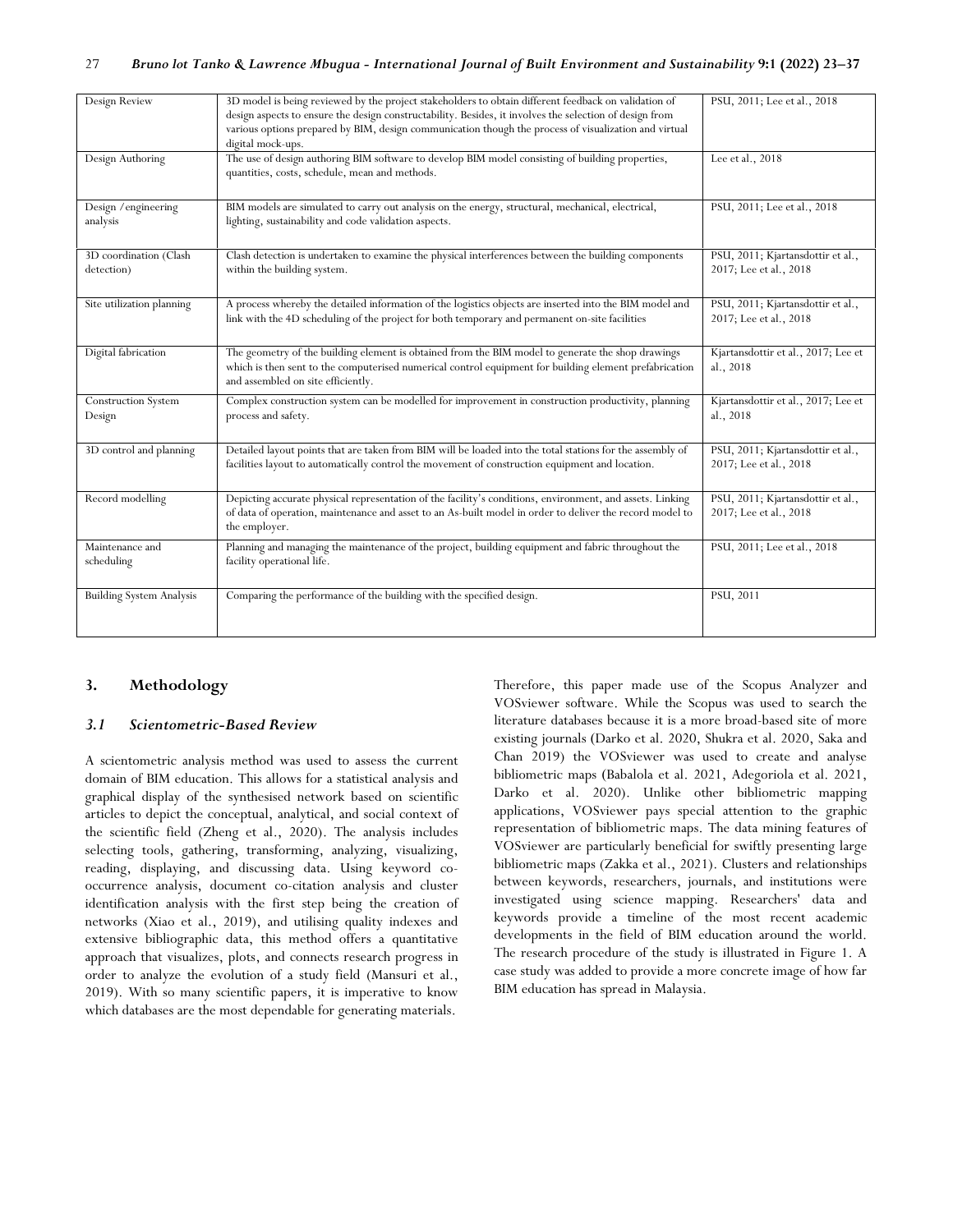

**Figure 1** Research procedure of the study

# *3.2 Quantitative Research Design*

Since the research involves the exploration of BIM education in Malaysia, descriptive research was used to specifically respond to the research question and examine the results. Descriptive analysis usually employs questionnaires to explain the difference in various phenomena, whereas the 'observed phenomena' in this study is BIM education in Malaysian higher learning institutions.

343 questionnaires were distributed to a targeted sample size of Year 2 and Year 3 built environment students from two public institutions (University of Malaya and University of Technology Malaysia) and two private institutions (University of Reading Malaysia and INTI International University) in Malaysia using the "simple stratified sampling" process. Students majoring in architecture, quantity surveying, building surveying, construction management, urban and regional planning, and landscape architecture made up the majority of the built environment students. Opinion-based questions on a 5-Likert scale were examined using cross-tabulation in SPSS software, which documented the frequencies of respondents with unique characteristics and analyzed the relationship between different disciplines (Tanko, 2018). The relative importance index (RII) was used to rank the variables and classify the most significant factors.

# **4. Results and Discussions**

# *4.1 Scientometric Analysis*

A total of 250 papers were found in the Scopus database during the literature review. Over a decade of research into BIM education, the initiative has stepped up a notch, according to the literature samples from 2011 to 2020. However, in contrast to other nations, Malaysian BIM education studies are still in their infancy, and many policy decisions have been taken in anticipation of its full adoption. The total sample of literature, source of publication, research keywords, most cited publications, partnering countries, and institutions that are actively engaged in BIM education studies were all examined using the Scientometric method. The types of documents contained in the Scopus database; journal articles and conference papers account for 50.8% and 38.4 %, respectively on global BIM education studies. Since journal articles and conference papers account for nearly 90% of the results, the review focuses on them as the primary source of information. The number of documents provided by authors in relation to BIM education is analysed. The most documents belong to Wu, W (15 documents), Jin, R. (9 documents), and Issa, R.R.A., Li, H. and Zhang, J. having 7 documents respectively (Figure 2).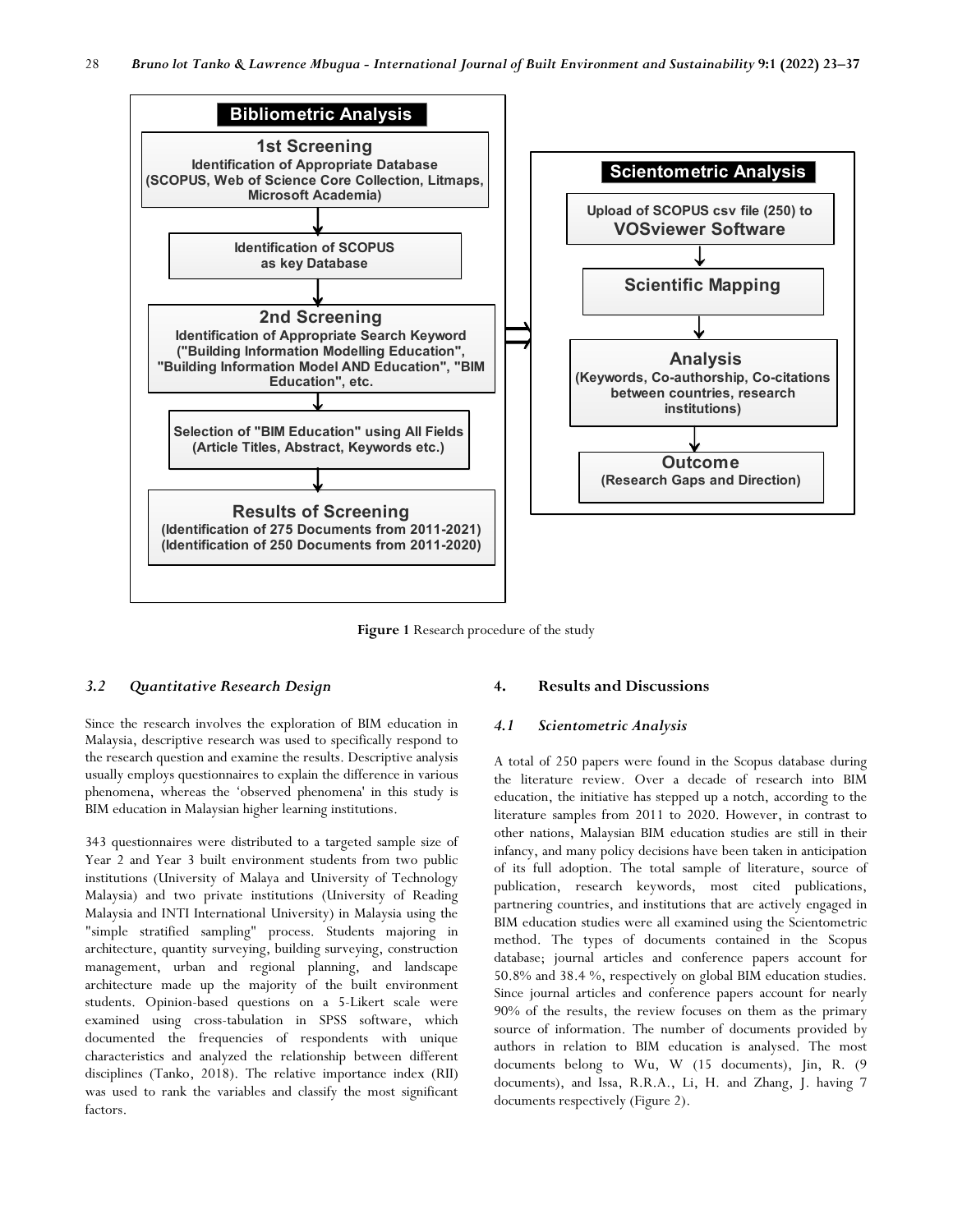

**Figure 2** Number of Document by Top Authors

## 4.1.1 Literature sample and keywords

Figure 3 depicts a compilation of BIM education literature from 2011 to 2020. According to the trend, research into BIM education prior to 2011 was largely unknown. However, since 2011, the number of publications in the field of BIM education has increased. The evolution of BIM education research may be separated into two phases based on the annual publication volume: initiation and development. The annual publication volume during the initial period (2011–2012) was only four articles, which is quite low. During the development phase (2011–2020), the annual publication amount of QS research increased, ranging from 10-45 papers per year. Since 2011, scholarly interest in BIM education has grown, and the annual publication volume has increased in a quasilinear fashion.

BIM education has centred on different aspects of learning from 2011-2020. Ghosh (2012) advocated the setting up of a virtual lab for BIM education. In 2013, Miller et al. developed a BIM framework for the tertiary educational sector in New Zealand and Rosli et al. (2016) explored the preference of BIM software among University of Malaya's architectural students. Boton et al. (2018) developed a framework BIM implementation in engineering education, while Barison et al. (2019) documented an overview of BIM teaching strategies. In 2020, Olowa et al. conceptualized BIM for construction education. As the world moves towards digitalization and smart construction, it is predicted that BIM adoption in higher learning institutions will

reach a highpoint in the coming years because of the increasing global interest in BIM education.

Keywords play an important role in scientometric science. Keywords provide an overview of the current research domain in a subject area and serve as a foundation for locating studies in that field. The VOSviewer program is used to visualize keywords in Figure 4. The visualization portrays a timeline of when these keywords were most widely used in BIM education studies. The circles show the degree of keyword co-occurrence, with the larger cycles reflecting the most prevalent topics of research. The closeness of the link between the various keywords is also indicated by the thickness of the lines linking them. The closer two points are to each other, the closer they are connected (Van Eck and Waltman, 2010). The analysis revealed several keywords, along with their frequency and link strength. Based on the keyword analysis, the research gaps are in the areas of BIM Education (Figure 5) with only 5 occurrences and 13 total link strength, followed by architectural education (5 occurrences, 17 total link strength), e-learning (5 occurrences, 34 total link strength), curriculum (7 occurrences, 35 total link strength), and information management (9 occurrences, 66 total link strength).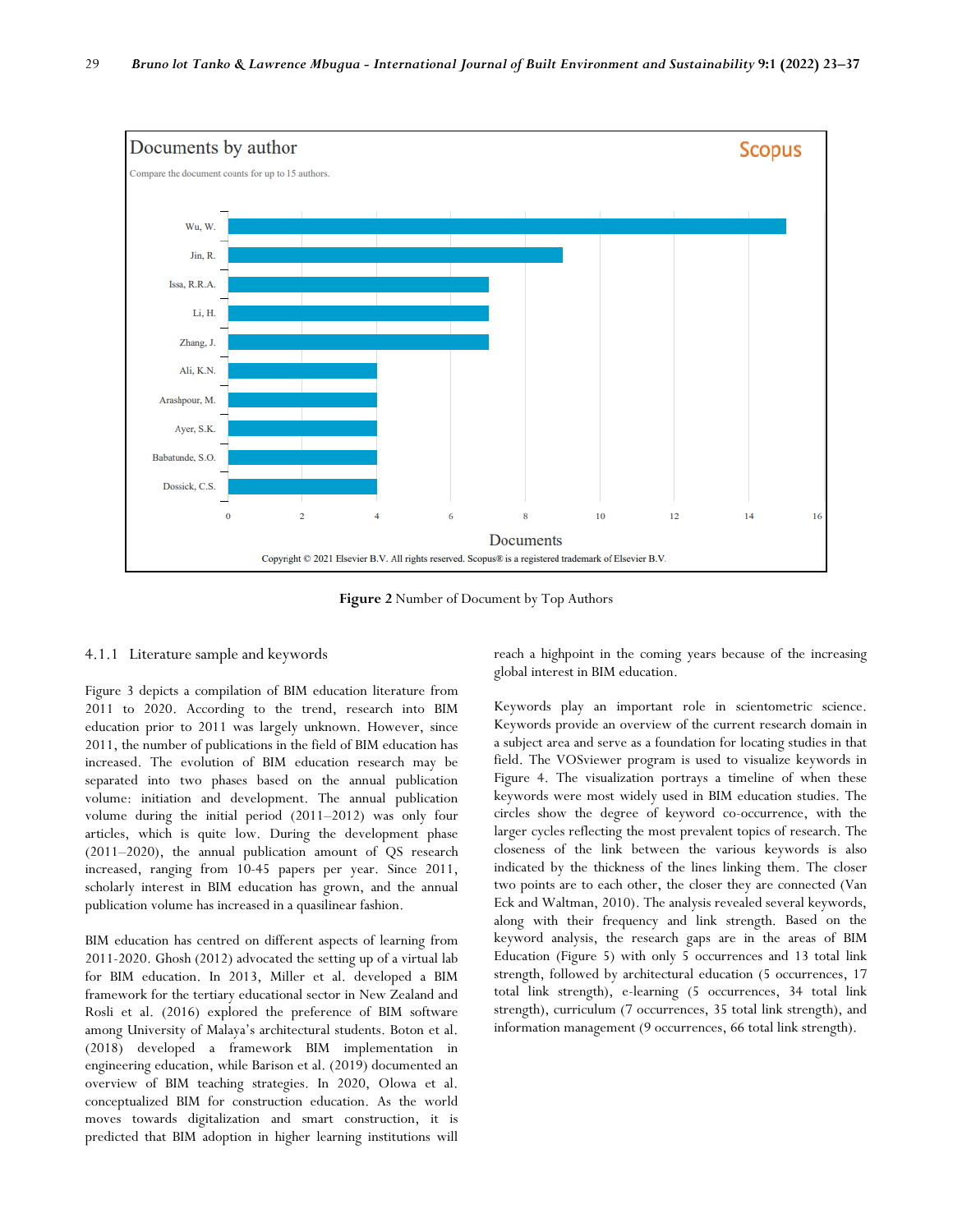

**Figure 3** Literature sample and year of Publication



**Figure 4** Visualization of Keywords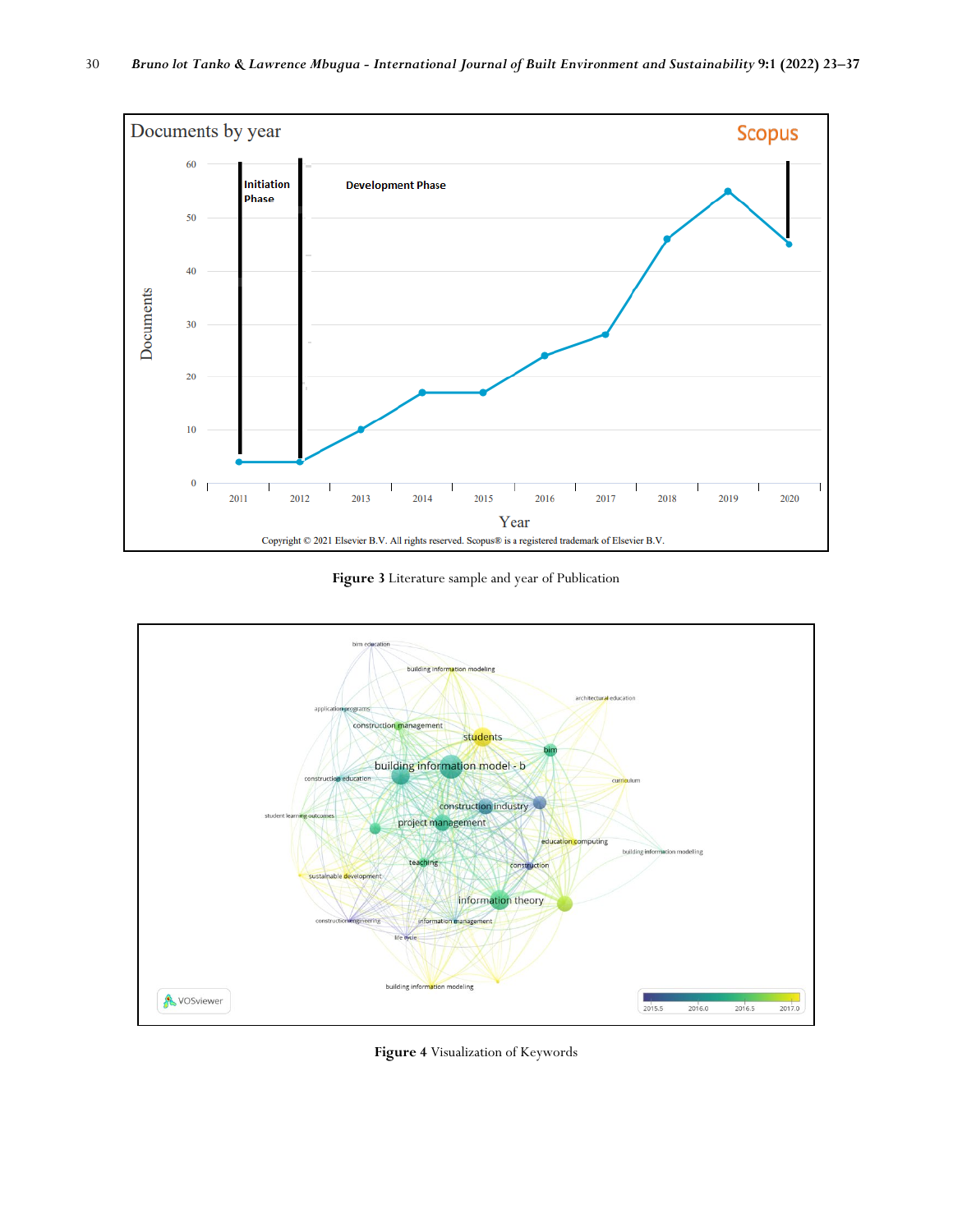

**Figure 5** Visualization of BIM Education

#### *4.1.2 Sources of Documents and Impact of Countries*

The top 10 institutions involved in the study of BIM education are analyze. The California State University, Fresno has the most studies on BIM education (14), followed by Arizona State University (9) and University of Florida (8). The University of Salford, Deakin University, Universiti Teknologi Malaysia, and Chang'an University have 7 documents respectively. Although there is widespread interest in BIM education, adoption remains poor, as evidenced by the number of documents produced.

The bibliometric analysis and visualization of co-citation between studies in different countries are shown in Figure 6 and Figure 7 respectively. The analysis reveals that the country with the most

total link strength, documents, and co-citations is the United States, which has 12 total link strength, 50 documents with a total of 571 citations. Australia in second place, with 10 link strength, 29 documents and 703 citations, and United Kingdom in third place, with 7 link strength, 13 documents and 256 citations. China is fourth with 6 link strength, 8 documents and 37 citations, while Malaysia is fifth with 4 total link strength, 15 documents and 48 citations. The volume of documents indicates that that there is still a global outlook that is deficient in BIM education studies around the world.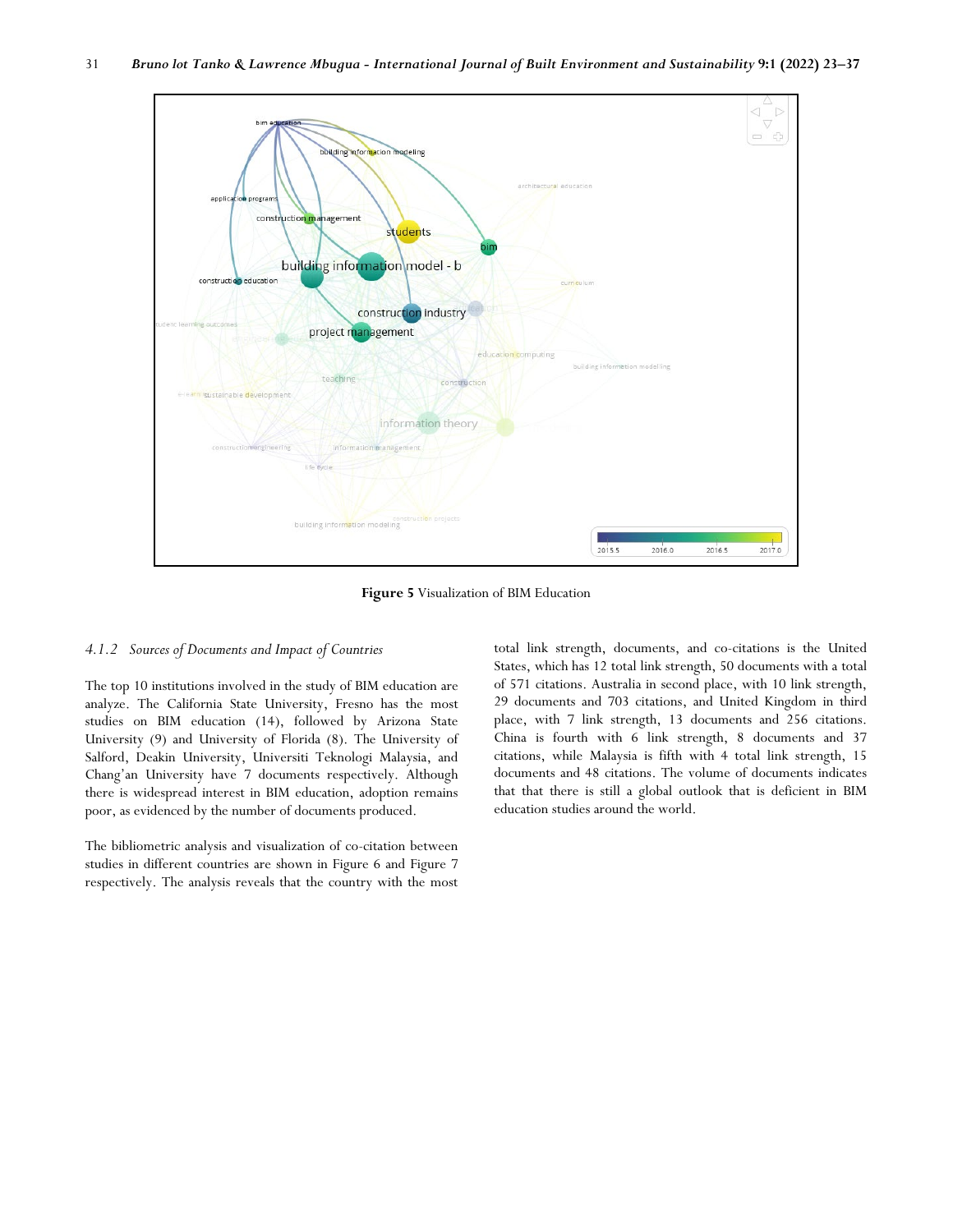

**Figure 6** Number of Document by Top Countries



**Figure 7** Visualization of Documents by Top Countries

## *4.2 Quantitative Analysis*

This case study focuses on Built Environment students at two private universities in Malaysia (University of Reading Malaysia - UoRM and INTI International University) as well as two public universities (University of Technology Malaysia - UTM and University of Malaya - UM) who use BIM in their learning. From a total sample size of 343, 106 people responded to the survey questionnaire. The overall number of respondents from private institutions is 59 (56 percent), while the number of respondents

from public institutions is 47 (46 percent). The UoRM has 32 (30%) students, UTM has 29 (27%) students, INTI International University has 27 (26%) students, and UM has 18 (17%) students. In addition, 78 (73%) students are from quantity surveying discipline, 18 (17%) from architecture, 6 (6%) from landscape architecture and construction management, and 4 (4%) from urban and regional planning and building surveying. The targeted respondents were mainly year 2 (45%) and year 3 (51%) students. Year 1 entry students were not considered in this study while Year 4 students were undertaking internships. However,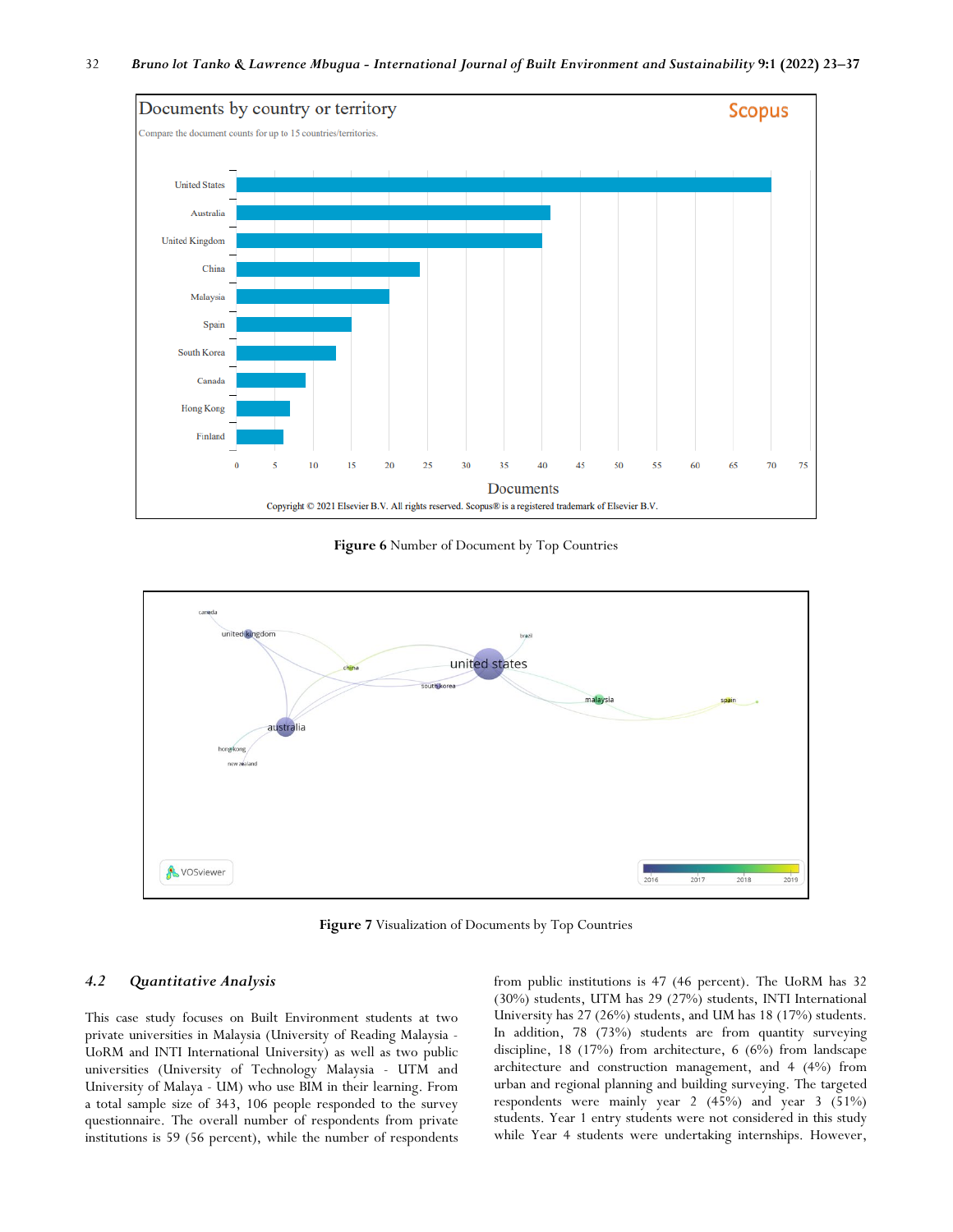the study had 4 (4%) students from Year 4. The findings of the case study are highlighted in Sections 4.2.1 and 4.2.2.

4.2.1 BIM Education Practices and Skillsets among Built Environment Students

BIM applications used by built environment students at public and private universities are depicted in Figure 8. Most of the students utilise more than one BIM software in their learning. Except for AutoCAD and Sketchup, the BIM tools in Figure 8 are used to create building information models. Revit software (51 students), Cost X (49 students), and Glodon Cubicost (45 students) were found to be the most widely used BIM tools in the study. Since quantity surveying students make up 73 percent of the respondents, Cost X and Glodon Cubicost tend to be mostly used. Navisworks comes in fourth place with 10 students, followed by Solibri Model Checker (8 students), Recap Pro for laser scanning (7 students), GIS (Geographic Information System) (5 students), and Rhino 3D (1 student).

The skillsets of built environment students are shown in Figure 9. It can be deduced from the figure that design authoring (62 students), existing condition modelling (61 respondents), and cost estimation (46 respondents) are ranked 1st, 2nd and 3rd skillsets among higher education students. Design review had 35 students, while 3D coordination, phase planning (4D scheduling), site analysis, and programming (site validation program) had 13, 9, 6 and 5 students, respectively. Lee et al. (2018) and Kjartansdottir et al. (2017) support these findings. However, no

student had skills in building system analysis, maintenance, and scheduling, record modeling, construction system design, design fabrication, site utilization, logistic planning, 3D control and planning (Digital layout) and cost analysis (5D), as shown in the figure.

#### 4.2.2 BIM Level among Built Environment Students

Figure 10 depicts the BIM education levels available in both public and private universities. It is crucial to briefly describe the various levels of BIM education in this paper. Level 0 refers to 2D design software such as manual sketching and AutoCAD. Stage 1 refers to 3D modelling using 3D parametric modelling or software (Kjartansdottir et al., 2015). Stage 2 refers to 3D modelling and information sharing among disciplines using a cloud-based platform (Hasni et al., 2019) while Stage 3 refers to the development of a single integrated model where designs and information can be updated in a cloud-based system. Based on the results, no public or private university student is in BIM stage 0. Private higher learning institutions have a higher mean score of 0.97 for BIM stage 1 than their public counterparts (0.85). Public institutions, on the other hand, outperformed private universities in BIM Stage 2 (0.15). Unfortunately, no higher education institutions have reached BIM Stage 3. At BIM Stage 1, both public and private higher education students mainly build 3D models using parametric 3D software, according to the overall findings.



**Figure 8** BIM Applications Used by Built Environment Students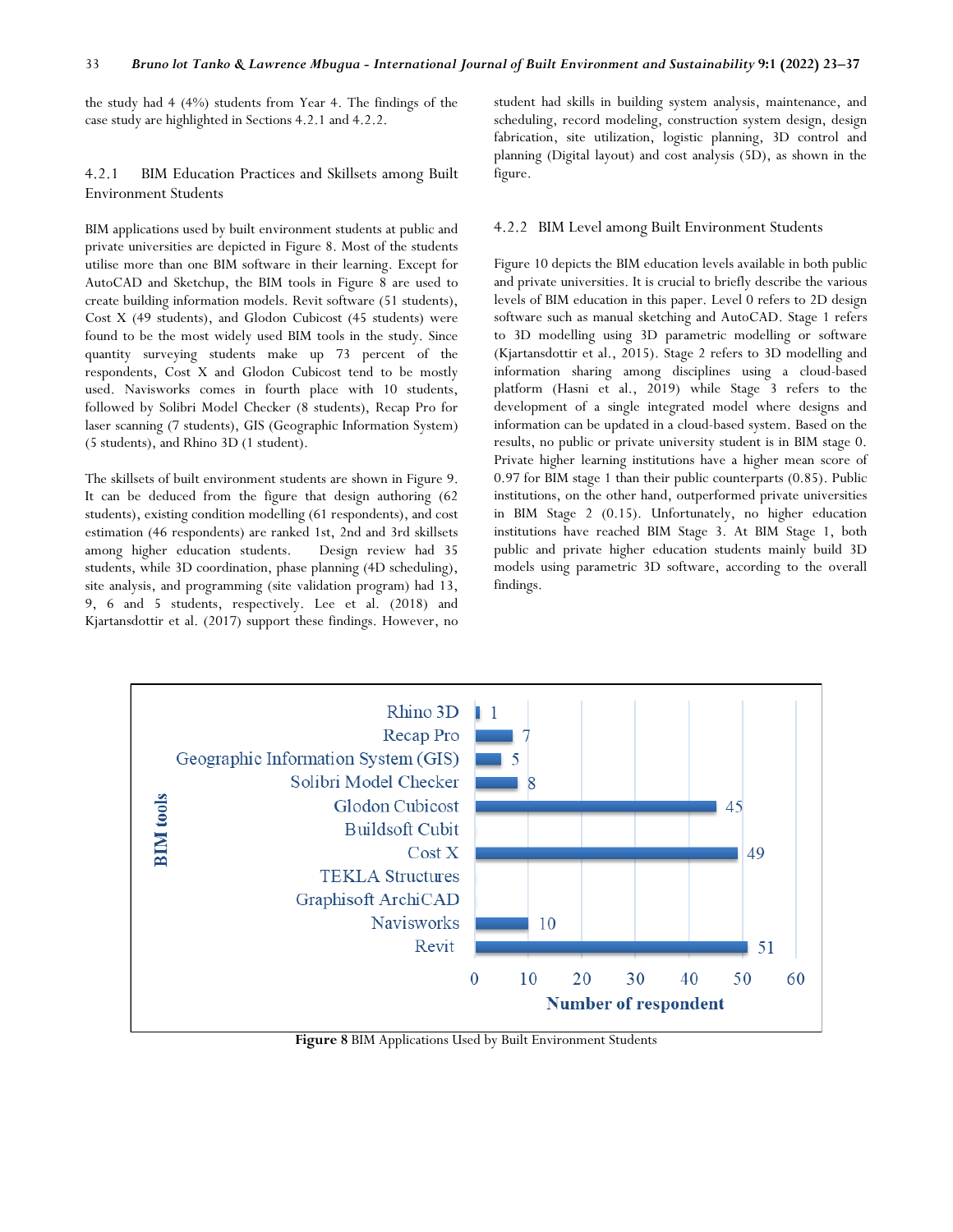

**Figure 9** BIM Education Practices among Built Environment Students



**Figure 10** BIM levels among Built Environment Students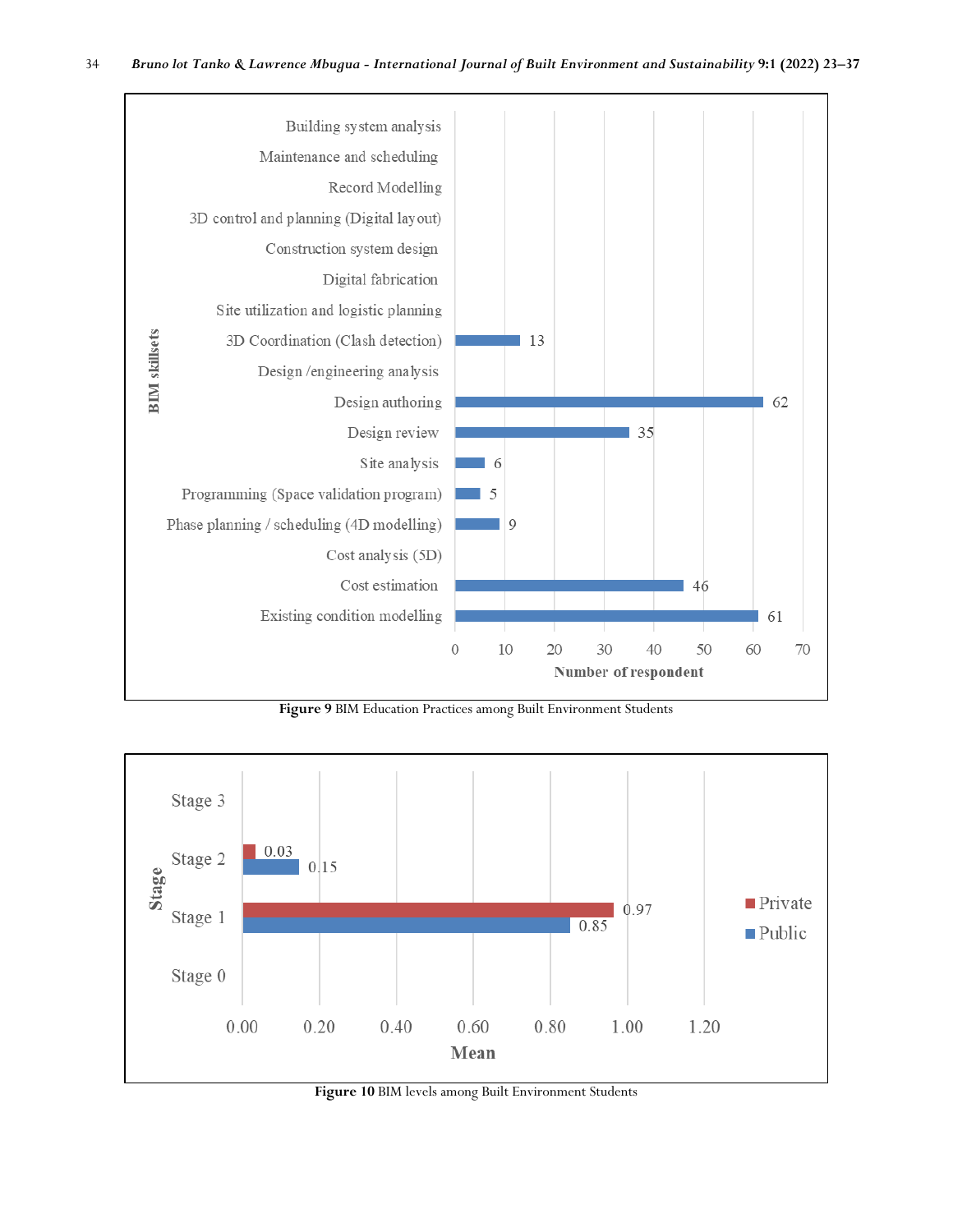#### **5. Conclusion and Recommendations**

The status of global BIM education practices was determined using science mapping and scientometric analysis in this study. The study identified the research trend from 2011 to 2020, as well as the publications in various countries, and revealed two stages of BIM education research: initiation and development phases. The scientometric analysis found five (5) research gaps in BIM education, architectural education, e-learning, curriculum and information management. On a national basis, the United States, Australia, United Kingdom, China, and Malaysia are the most influential countries in BIM education research. Therefore, the practical implication is concerned with the possibility of establishing existing research directions to provide avenues for developing new research questions and, thus making, theoretical contributions. This could be used by policymakers and construction stakeholders as a starting point for identifying major

#### **Acknowledgements**

#### **References**

Adegoriola, M.I., Lai, J.H.K., Chan, E.H. and Amos, D. 2021. Heritage Building Maintenance Management (HBMM): A Bibliometric-Qualitative Analysis of Literature. *Journal of Building Engineering*. 42, doi.org/10.1016/j.jobe.2021.102416

Agirbas, A. (2020). Teaching Construction Sciences with the Integration of BIM to Undergraduate Architecture Students. *Frontiers of Architectural Research*. 9(4): 940-950. doi: 10.1016/j.foar.2020.03.007

Ahmed, S., and Hoque, M. (2018). Barriers to Implement Building Information Modelling (BIM) to Construction Industry: A Review. *Journal of System and Management Sciences*. 8(1): 45-60.

Alaloul, W.S., Liew, M.S., Zawawi, N.A.W.A., and Kennedy, I.B. (2020). Industrial Revolution 4.0 in the Construction Industry: Challenges and Opportunities for Stakeholders. *Ain Shams Engineering Journal*. 11(1): 225-230. doi: 10.1016/j.asej.2019.08.010

Ana Karina, S. R. (2020). Implementation of Building Information Modelling in the Dominican Republic Construction Industry. Ph.D Thesis, University of Wolverhampton.

Arroteia, V.A., Amarul, G.G.D., Kikuti, S.Z., and Melhado, S.B. (2019). BIM Knowledge Assessment: An Overview among Professionals, in Architecture in the Age of the 4th Industrial Revolution, Porto, Portugal, 2: 315-324.

Aziz, N.M., Yap, P.X., and Zainon, N. (2019). Assessing BIM Education Level in Quantity Surveying Programme: A Survey in Malaysian Higher Institution. *International Journal of Innovation, Creativity and Change*. 9(7): 37-50.

Babalola, A., Musa, S., Akinlolu, M.T., Haupt, T.C. 2021. A Bibliometric Review of Advances in Building Information Modelling (BIM) Research. *Journal of Engineering, Design and Technology*. DOI: 10.1108/JEDT-01-2021-0013

Barison, M.B. and Santos E.T. (2019). BIM Teaching Strategies: An Overview of the Current Approaches. *EG-ICE 2010 - 17th International Workshop on Intelligent Computing in Engineering*, 2019.

issues in BIM education for further research in policymaking dialogue. The study goes on to investigate BIM education further by identifying BIM practices, skillsets, and BIM level. The most used BIM applications among built environment students are Revit, Cost X, and the Glodon Cubicost software, with design authoring, modeling, and cost estimation as major skillsets. The study also revealed that at BIM level 1, both public and private university students are primarily engaged in designing 3D models. The study advises institutions and education stakeholders to provide continuous BIM training, acquire BIM software, and integrate BIM implementation framework into the higher learning institutions' curricula.

Belayutham, S., Zabidin, N.S., and Ibrahim, C.K.I.C. (2018). Dynamic Representation of Barriers for Adopting Building Information Modelling in Malaysian Tertiary Education. *Construction Economics and Building*. 18(4): 24-44. doi: 10.5130/AJCEB.v18i4.6228

Boton, C., Forgues, D. and Halin, G. (2018). A framework for Building Information Modeling Implementation in Engineering Education. *Canadian Journal of Civil Engineering*. 866-877, 10.1139/cjce-2018-0047

Chan, S.T.W. (2014). Barriers of Implementing BIM in Construction Industry from the Designers' Perspective: A Hong Kong Experience. *Journal of System and Management Sciences*. 4 (2): 24-40.

Chen, C., Dubin, R., & Schultz, T. (2014). Science Mapping. Encyclopedia of Information Science and Technology, Third Edition, August, 4171–4184. https://doi.org/10.4018/978-1-4666-5888- 2.ch410

Chiu, W.Y.B., Lai, J.H.K. (2020). Building information modelling for Building Services Engineering: Benefits, Barriers and Conducive Measures. *Engineering, Construction and Architectural Management*. 27(9): 2221-2252. doi: 10.1108/ECAM-10-2018-0460

Darko, A., Chan, A.P.C., Adabre, M.A., Edwards, D.J., Hosseini, M.R. and Ameyaw, E.E. 2020. Artificial Intelligence in the AEC Industry: Scientometric Analysis and Visualization of Research Activities. *Automation in Construction*. 112. doi.org/10.1016/j.autcon.2020.103081

Doan, D.T., GhaffarianHoseini, A., Naismith, N., Ghaffarianhoseini, A., Zhang, T. and Tookey, J. (2020). Examining Critical Perspectives on Building Information Modelling (BIM) Adoption in New Zealand. *Smart and Sustainable Built Environment*, 10(4): 594-615. doi: 10.1108/SASBE-04-2020-0043

Enhassi, A., AbuHamra, L.A., and Alkilani, S. (2018). Studying the Benefits of Building Information Modeling (BIM) in Architecture, Engineering and Construction (AEC) Industry in the Gaza Strip, Jordan. *Journal of Civil Engineering*. 12(1): 87-98.

Farooq, U., Rehman, S.K.U., Javed, M.F., Jameel, M., Aslam, F., and Alyousef, R. (2020). Investigating BIM Implementation Barriers and Issues in Pakistan Using ISM Approach. *Applied Sciences*. 1-18, doi: 10.3390/app10207250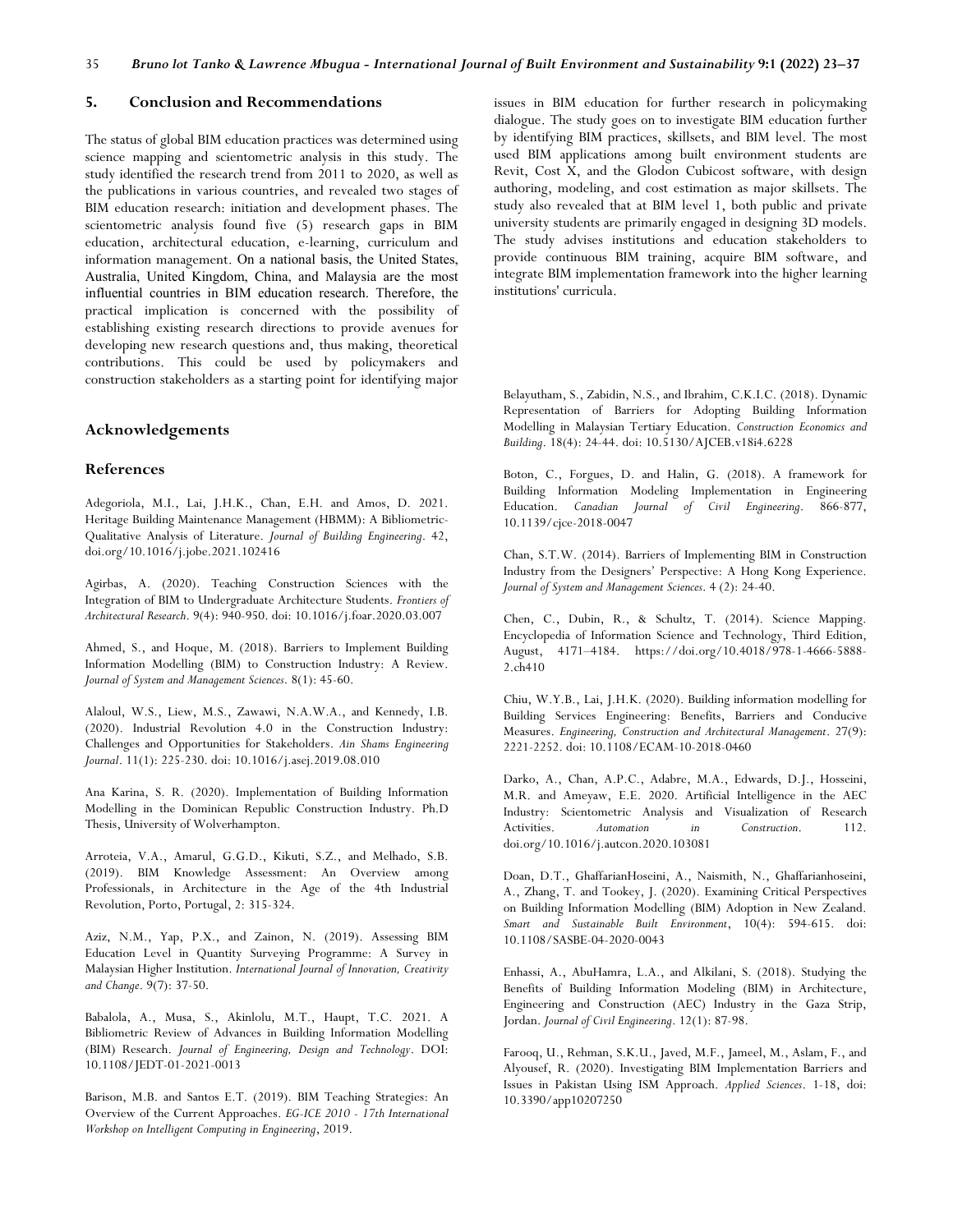Galetsi, P., & Katsaliaki, K. (2019). Review Article Big Data Analytics in Health: An Overview and Bibliometric Study of Research Activity. *Health Information & Libraries Journal*. 37: 5–25. https://doi.org/10.1111/hir.12286

Georgiadou, M.C. (2019). An Overview of Benefits and Challenges of Building Information Modelling (BIM) Adoption in UK Residential Projects. *Construction Innovation* 19(3): 298-320. doi: 10.1108/CI-04- 2017-0030.

Ghosh A. (2012). Virtual Construction + Collaboration Lab: Setting a new paradigm for BIM Education. *ASEE Annual Conference and Exposition, Conference Proceedings*, 2012.

Haron, N.A.,Raja Soh, R.P.Z.A., and Harun, A. (2017). Implementation of Building Information Modelling (BIM) in Malaysia: A Review. *Science and Technology*. 23(3): 661-674.

Hasni, M.I.A.K., Ismail, Z. and Hashim, N. (2019). Contractual Aspects in the Utilisation of Level Two Building Information Modelling (BIM) within Malaysian Public Construction Projects in *MATEC Web of Conferences*, 266, 05002, pp.1-7. doi: 10.1051/matecconf/201926605002

Hedayati, A., Mohandes, S.R. and Preece, C. (2015). Studying the Obstacles to Implementing BIM in Educational System and Making Some Recommendations. *Journal of Basic and Applied Scientific Research*. 5(3): 29-35.

Hong, Y., Hammad, A.W.A., Sepasgozar, S. and Akbarnezhad, A. (2019). BIM adoption Model for small and Medium Construction Organisations in Australia. *Engineering, Construction and Architectural Management*. 26(2): 154-183. doi: 10.1108/ECAM-04-2017-0064

Jin, R., Yang, T., Piroozfar, P., Kang, B., Hancock, C.M., and Tang, L. (2017). Project-based Pedagogy in Interdisciplinary Building Design adopting BIM. *Engineering, Construction and Architectural Management*. 25 (10): 1376-1397. doi: 10.1108/ECAM-07-2017-0119

Khiyon, N.A. (2016). Incorporating of Building Information Modelling into Quantity Surveying Programmes Syllabus in Malaysia, Pacific Association of Quantity Surveyors (PAQS) Congress Papers Library, pp.1-8.

Kjartansdottir, I.B., Mordeu, S., Nowak, P., Philp, D., and Snaebjornsson, J.T. (2017). *Building Information Modelling BIM*. Great Britain: POLCEN Sp. z o.o.

Kolaric, T., Mandicak, T., Vukomanovic, M., and Mesaros, P. (2019). The Influence of BIM Education Improvement on Raising BIM Awareness in Croatia and Slovakia. *Periodica Polytechnica Architecture*, 50(1): 21-29. doi: 10.3311/PPar.13868

Kong, S.W.R., Lau, L.T., and Phan, D.T. (2020). A study on effectiveness of Building Information Modelling (BIM) on the Malaysian construction industry, in *IOP Conference Series: Materials Science and Engineering*, 713, The 2nd Global Congress on Construction, Material and Structural Engineering 26–27 August 2019, Melaka, Malaysia, pp.1-9.

Latiffi, A.A., Mohd, S., and Brahim, J. (2015). Application of Building Information Modeling (BIM) in the Malaysian Construction Industry: A Story of the First Government Project. *Applied Mechanics and Materials*. 773-774: 943-948.

Lee, CY., Chong, HY. & Wang, X. (2018). Streamlining Digital Modeling and Building Information Modelling (BIM) Uses for the Oil and Gas Projects. *Archives of Computational Methods Engineering*. 25:349– 396. doi: 10.1007/s11831-016-9201-4

Lim, Y.W., Chong, H, Y., Ling, P.C.H. and Tan, C.S. (2021). Greening Existing Buildings through Building Information Modelling: A review of the recent development, 200, https://doi.org/10.1016/j.buildenv.2021.107924

Liu, S., Xie, B., Tivendale, L., and Liu, C. (2015). Critical Barriers to BIM Implementation in the AEC Industry. *International Journal of Marketing Studies*. 7(6): 162-171. doi: 10.5539/ijms.v7n6p162

Mamter, S., and Aziz, A.R. (2016). Holistic BIM Adoption and Diffusion in Malaysia, in *MATEC Web of Conference 66*, 00094, pp.1-8. doi: 10.1051/matecconf/20166600094

Mansuri, L., Udeaja, C., Trillo, C., Kwasi, G., Dilip Patel, Kumar Jha, C. B. M. and, & Gupta, S. (2019). Scientometric Analysis and Mapping of Digital Technologies Used in Cultural Heritage Field. In: Gorse, C and Neilson, C J (Eds) *Proceedings of the 35th Annual ARCOM Conference*, 2-4 September 2019, Leeds, UK, Association of Researchers in Construction Management, 255-264, September.

Miller, G., Sharma, S., Donald, C. and Amor, R. (2013). Developing a Building Information Modelling Educational Framework for the Tertiary Sector in New Zealand. *IFIP Advances in Information and Communication Technology*. 606-618, 10.1007/978-3-642-41501-2\_60

Olowa, T., Witt, E. and Lill, I. (2020). Conceptualising Building Information Modelling for Construction Education. *Journal of Civil Engineering and Management*. 551-563, 10.3846/jcem.2020.12918

Othman, I., Al-Ashmori, Y.Y., Rahmawati, Y., Amran, Y.H.M., Al-Bared, M.A.M. (2020). The level of Building Information Modelling (BIM) Implementation in Malaysia. *Ain Shams Engineering Journal*. 12(10): 455-463. doi: 10.1016/j.asej.2020.04.007

PSU (2011). *BIM Project Execution Planning Guide Version 2.1*. Pennsylvania: Penn State University.

Reddy, H.G., and Kone, V. (2019). Study on Implementing Smart Construction with Various Applications Using Internet of Things Techniques. *International Journal of Recent Technology and Engineering (IJRTE)*. 7(6C2): 188 -192.

Rosli, M.F., Razak, A.S. and Amer Younus M. (2016). To BIM or not to BIM: A pilot study on University of Malaya's Architectural Students' Software Preference. *Journal of Design and Built Environment*. 13-26, 10.22452/jdbe.vol16no1.2

Rostam, D. (2019). Education Needs to Support Architecture, Engineering, and Construction Collaboration Using Building Information Modeling. Ministry of Higher education and Scientific Research (MHE), pp.54-62. doi: 10.14500/aro.10604

Smith, P. (2014). BIM Implementation – Global Strategies. *Procedia Engineering.* 85: 482-492.

Sun, C., Jiang, S., J.Skibniewski, M., Man, Q., and Shen, L. (2017). A Literature Review of the Factors Limiting the Application of BIM in the Construction Industry. *Technological and Economic Development of Economy*. 23(5): 764-779. doi: 10.3846/20294913.2015.1087071